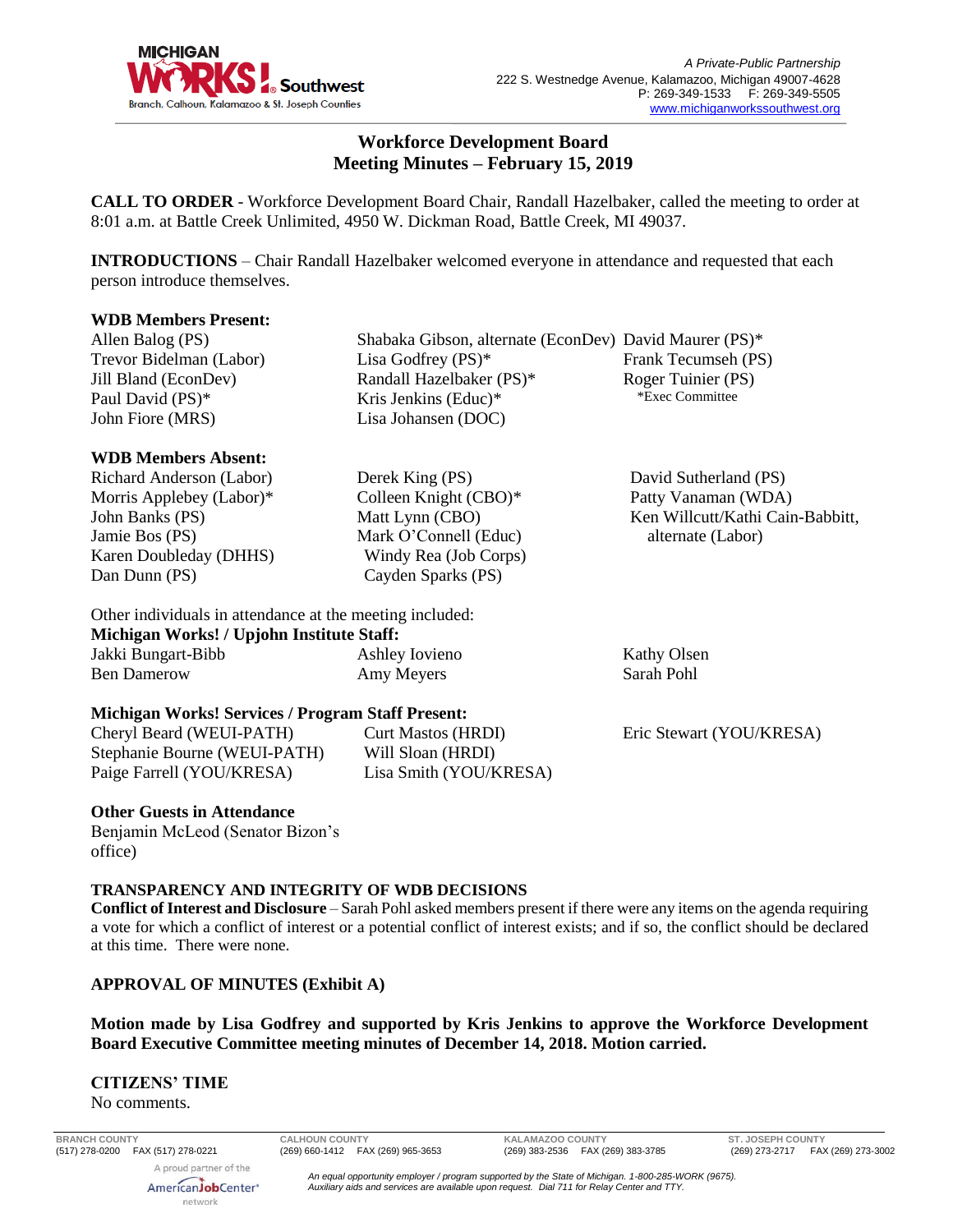#### **COMMITTEE REPORTS**

**Career & Educational Advisory Council (CEAC)** *(Exhibit B1-B2)* **–** Kris Jenkins reported the Career & Educational Advisory Council (CEAC) meeting on February 4, 2019 included a MIHEART (Michigan Higher Education Attainment Roundtable) Total Talent Report presentation by the Michigan College Access Network (MCAN). The presentation included data pertaining to the four-county Michigan Works! Southwest area. The MIHEART workgroup, which has been meeting under the sponsorship of MCAN, has a goal to continue to drive attention and action on the talent attainment agenda which is dedicated to helping Michigan realize a goal of 60% of individuals earning valuable post-secondary credentials by 2025. Deb Kolberg from Kalamazoo RESA also shared information on the Buck Institute for Education's (BIE) Project Based Learning and professional development opportunities available to instructors thissummer. CEAC members shared updates and discussed best practices regarding innovative projects in the Southwest Michigan area during the meeting. Workforce Development Board members were referred to the two handouts included in the agenda packet (Exhibits B1-B2), Michigan's Talent Priority "Top 10" Recommendations and a Public Policy Infographic, both of which supported comments on education made during Governor Whitmer's State of the State address.

**Disability Awareness Resource Team (DART)** – John Fiore reported the Disability Awareness Resource Team (DART) members participated in a Windmills Training module during the meeting on February 12. Members were referred to a handout that he distributed at the WDB meeting detailing the Windmills training topics ; all of which are available to employers at no charge.

Mr. Fiore also referred members to an additional handout distributed at the meeting titled Michigan Rehabilitation Services (MRS) FY2018 Statistics highlighting 2018 accomplishments as well as a list of services available through MRS.

Mr. Fiore reported seven At Your Desktop trainings have been released by the DART Committee, with two new topics, Social Security and Substance Abuse, in development. The desktop training modules, developed by MRS staff who serve on the DART's curriculum committee, are shared with Michigan Works! Southwest staff. He further reported the State is also interested in utilizing the training, with the possibility of releasing updated/edited versions statewide.

Mr. Fiore reported planning is underway for the 2019 Career.Life.Expo. The early entry VIP hour for Veterans and individuals with disabilities will return this year, and members of the DART committee are committed to having strong representation at the event.

## **NEW BUSINESS**

**Integrated Education and Training (IET) Programs** *(Exhibit C)* – Amy Meyers requested board consideration and approval of the Integrated Education and Training (IET) Program Plan. Ms. Meyers reported Michigan Works! Southwest received an allocation of \$125,000 to implement Integrated Education and Training (IET) programs in collaboration with Adult Education partners. An IET program must include the three required components which are adult education and literacy activities, workforce preparation activities and occupational training. All three components must occur simultaneously, which is different from the traditional model in which individuals are directed to complete adult education services prior to enrolling in occupational training. She reported this is the first time Michigan Works! Southwest has received this funding and staff have been meeting with local adult education providers to assess their needs. A majority of the allocation will go to direct client services, such as training and supportive services.

**CY19 Michigan Works! System Plan (MWSP)** *(Exhibit D)* – Amy Meyers requested board consideration and approval of the Michigan Works! System Plan (MWSP) for Calendar Year (CY) 2019. Ms. Meyers reported the MWSP is a nonfinancial plan and is inclusive of a series of certifications, assurances, stipulations and administrative procedures applicable for all programs funded through the Workforce Development Agency (WDA).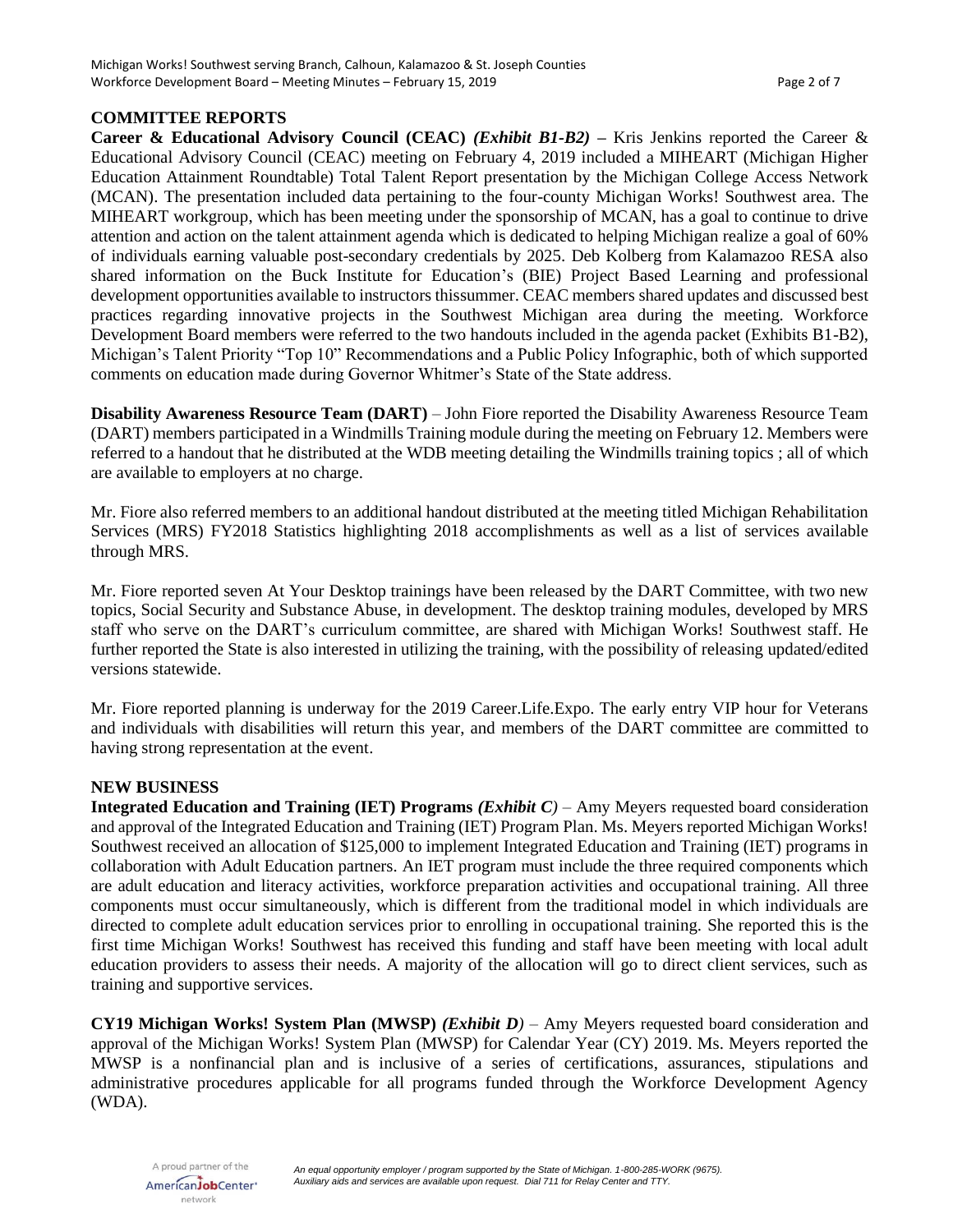The MWSP is an annual plan and the required administrative procedures are included on the plan document, including identification of board leadership and the one-stop operator. Ms. Meyers reported there have been no changes to the required system plan documentation since last year.

## **Motion made by John Fiore and supported by Paul David to approve the Integrated Education and Training (IET) Programs Plan and CY19 Michigan Works! System Plan (MWSP). Motion carried.**

**Predictive Analytics Grant** *(Exhibit I)* – Amy Meyers reported an overview of the Predictive Analytics grant was included in the agenda packet (Exhibit I). The grant does not require a vote by the Workforce Development Board; however, it does require a sign off by the Board of Commissioners Chairperson. The grant, approved by the Talent Investment Agency (TIA) in the amount of \$300,000, will fund development of a predictive analytics tool, through a partnership with the Upjohn Institute, in collaboration with the Michigan Bureau of Labor Market Information and Strategic Initiatives.

Once developed, the application will offer a set of tools that provide job seekers and staff customized information about employment prospects using web-based data and occupational information such as job postings, O\*NET, and current labor market information. Once the application is ready for use, individuals entering the Michigan Works! Service Centers will participate in an automatic intake process via designated tablets, which will also house the predicative analytics application, job matching job seekers with employment opportunities. The plan is for the tool to be piloted in the Michigan Works! Southwest four-county area and then expanded statewide.

Workforce Development Board members discussed the need to continue educating employers on the importance of developing a common language and definitive skill sets between companies in job descriptions, both for job seekers and to provide uniform data for applications such as the Predictive Analytics tool.

**WDB Membership Changes** *(Exhibit E)* – Kathy Olsen requested board consideration and approval of changes for representation on the Michigan Works! Southwest Workforce Development Board. The changes included appointing Jessica Eyster, Human Resources Assistant at Fabri-Kal to replace Jan Opalewski, representing the Private Sector for the remaining balance of a two-year term that ends September 30, 2019. Ms. Olsen reported that Jan Opalewski retired from Fabri-Kal in December of 2018. Ms. Olsen also requested that Cathy Knapp be appointed as a second alternate for Jill Bland, representing the Economic Development sector for the balance of a two-year term that ends September 30, 2020.

**Motion made by Allen Balog and supported by Paul David to approve the Workforce Development Board membership change appointing Jessica Eyster to replace Jan Opalewski, representing the private sector, for the remainder of the two-year term ending September 30, 2019; and appointing Cathy Knapp as second alternate for Jill Bland, representing economic development, for the remainder of the two-year term ending September 30, 2020. Motion carried.**

## **STAFF REPORTS**

**Director's Report** – Ben Damerow distributed a copy of the Director's Report dated February 15, 2019.

*Temporary Assistance for Needy Families* – Mr. Damerow reported the Temporary Assistance for Needy Families (TANF) bill expired September 30, 2018; however, most states had funding available through the first quarter to continue to assist individuals. The TANF Extension Act of 2019, which extended the grants through June 30, 2019, passed the House and Senate in January and was signed by the President on January 24, 2019. Should the federal budget be approved, TANF reauthorization is expected to be a priority of the legislature, with the proposed alignment with WIOA performance measures will likely receive ongoing bipartisan support.

*State of the State* – Mr. Damerow reported Governor Whitmer outlined three programs to increase postsecondary education attainment during her State of the State address. One program, currently titled Michigan Reconnect, would train mid-career adults to equip them with skills for in-demand occupations, providing funding for two years of debt-free community college for eligible students who are not interested in a four-year university, and two years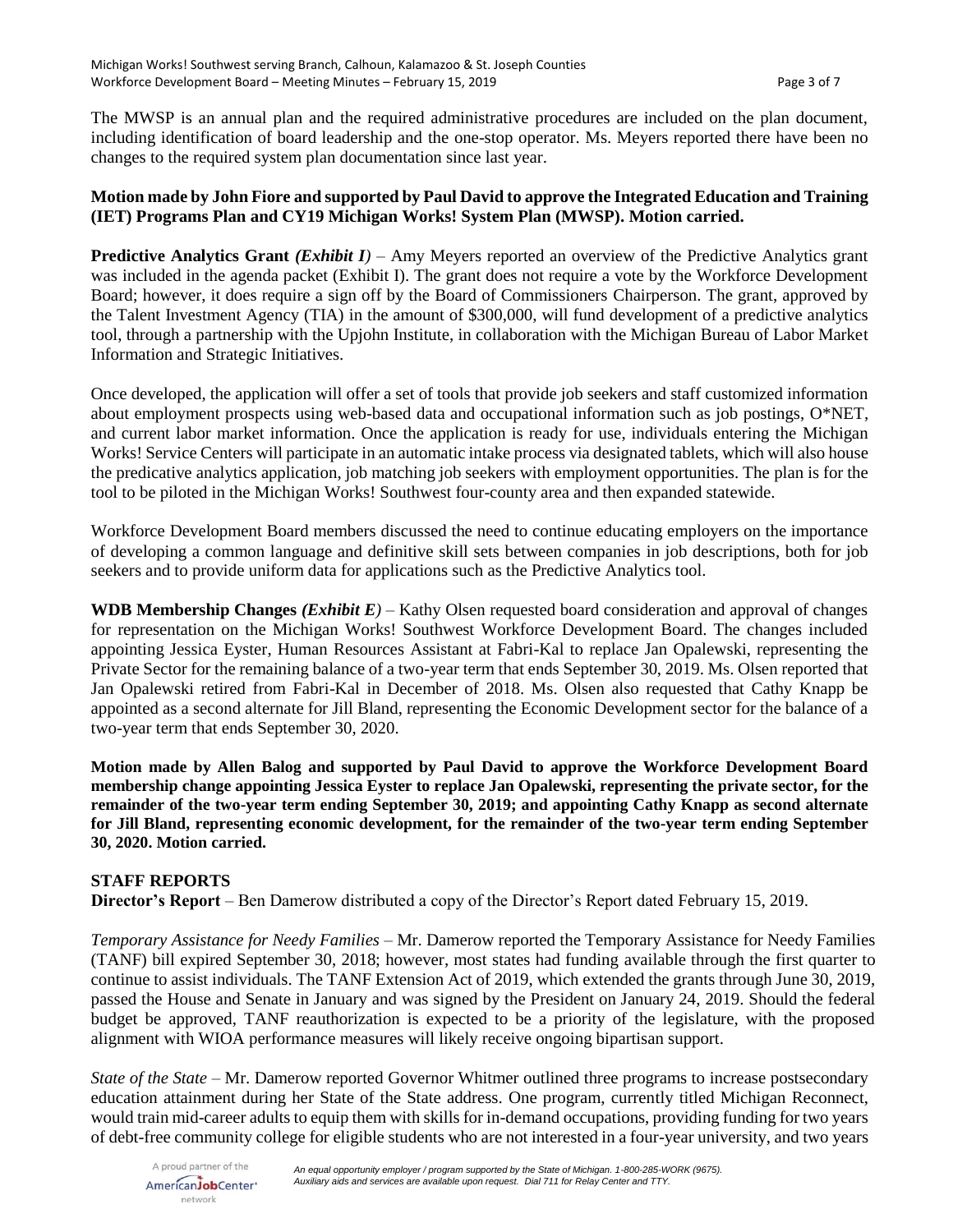of tuition assistance for those who wish to attend four-year universities. These programs are in alignment with the Governor's plan to bring the statewide post-secondary credential attainment rate from 43% in 2014 to 60% by 2030. Additional details about the programs are expected when the budget is released in early March.

*Vision for Prosperity Pre-Apprenticeship Training* – Mr. Damerow reported Michigan Works! Southwest received funding from the Local Initiatives Support Corporation (LISC), the City of Kalamazoo and the United Way of the Battle Creek and Kalamazoo Region to provide pre-apprenticeship training to 24 Kalamazoo County residents. The curriculum for the training is modeled after a similar training program provided by HRDI in Detroit. The training, consisting of instruction and work experience for 35 hours a week for nine weeks, with weekly stipends provided to participants, will begin its first cohort in early March. Youth Opportunities Unlimited (Y.O.U.) / KRESA will be assisting with assessments and testing for potential participants. An article focused on the training was recently released by MLive and is available online.

*Federal & State Legislator Update* – Mr. Damerow provided an update on current Federal & State Legislators for those not in attendance during the December Executive Committee meeting. Local Representatives and Senators were highlighted with Mr. Damerow commenting that though significant turnover took place in the House and Senate, representation for the Michigan Works! Southwest area remained fairly consistent.

**Marketing (Exhibits F1-F2)** – Kathy Olsen reported the Marketing Report (Exhibit F1), included in the agenda packet, provides a list of upcoming events for businesses, job seekers and the public. A flyer for the Michigan Veteran Affairs Agency (MVAA) Veteran Friendly Employer Workshop was also included in the agenda packet (Exhibit F2). She reported the event will take place at the Consumers Credit Union corporate office on March 6, 2019 and registration is open to all employers interested in becoming a certified MVAA Veteran Friendly Employer.

Sarah Pohl distributed a copy of Michigan Works! Southwest's 2017/2018 Annual Report. The report details Michigan Works! Southwest outcomes through the end of 2018, including close out data for the Skilled Trades Training fund (renamed the Going PRO Talent Fund) and the number of individuals who received training.

## **Program Operations / Special Initiatives**

None.

**Business Services and Skilled Trades Training Fund (STTF) Update –** Ashley Iovieno reported the 2019 Michigan Works! Impact Awards ceremony will be taking place February 27, 2019 in Lansing. Every year, Michigan Works! Agencies across the state recognize an employer and/or a community member who has made a difference in workforce development. This year, Michigan Works! Southwest nominated Southwest Child Care Resources to receive the award for their creativity and innovation in creating the Early Childhood Education Apprenticeship. An individual currently enrolled in the apprenticeship training is also being recognized for her dedication to her professional growth. Sandy Standish from KC Ready 4's, Lisa Smith from Youth Opportunities Unlimited (Y.O.U.), Pastor Armstrong from New Genesis, Inc., and Kara Stewart and Ben Damerow from Michigan Works! Southwest will also be attending the event.

Ms. Iovieno reported 34 employers within the Michigan Works! Southwest area received the Going PRO Talent Fund award, totaling approximately \$1.5 million to provide training to a projected 1,300 new and current employees. A list of the employers who received the award is available on the last page of the Dashboard Report that was included in the agenda packet (Exhibit H). The focus for staff now is speaking with employers who were not awarded funding to determine if there are similar training needs which could create the opportunity to receive funding through an Industry Led Collaborative (ILC).

As reported by John Fiore earlier in the meeting, meetings to plan the Career.Life.Expo. are currently taking place. The event is scheduled for March 26, 2019 from Noon until 5:00 p.m. at the Kalamazoo Expo Center. Transportation will once again be available to and from the event from designated locations in both Kalamazoo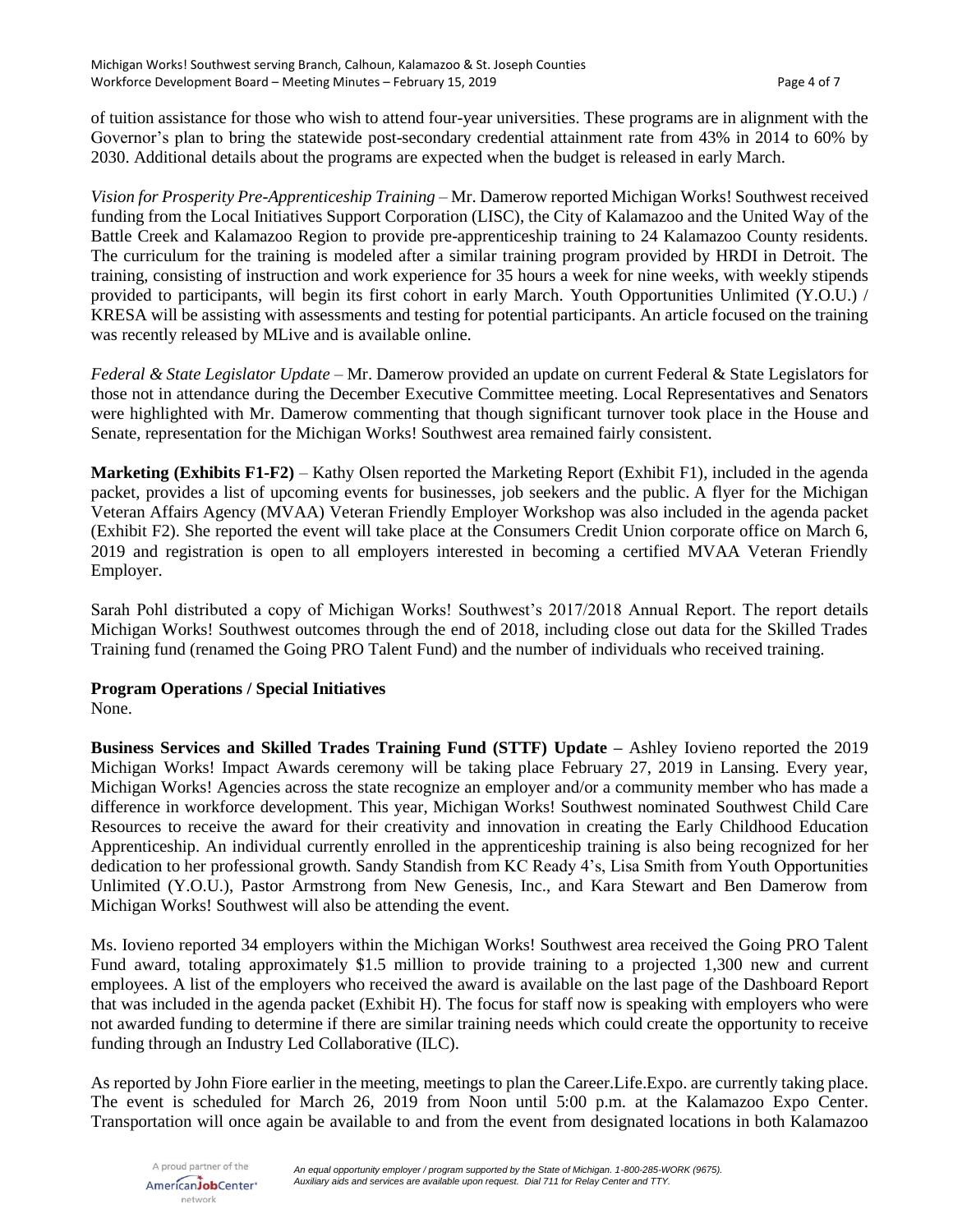and Calhoun Counties. Computers will be available for use onsite, with staff available to assist in resume creation, updating, and printing. Save the date announcements have been sent to employers and recruitment for volunteers is currently underway.

**Labor Market Information (LMI) (Exhibit G)** – The website link to the labor market reports generated from Burning Glass Analytics and Real Time Jobs Data that identified the top detailed occupations, skills greatest in demand, and employers with the most job openings in Prosperity Region 8, Michigan Works! Southwest, and each of the four counties in the MW Southwest Area for the period December 1, 2018 – January 31, 2019 was included in the agenda packet (Exhibit G).

**Dashboard Report (Exhibit H)** – Amy Meyers reported page one of the Dashboard Report (Exhibit H) provides a comparison from December 2017 to December 2018 for all four counties within the Michigan Works! Southwest area. The Real Time Labor Demand section, which contains data pulled from online job postings, continues to reflect a need in the seven-county prosperity region for truck drivers and healthcare practitioners. Ms. Meyers reported this information is consistent with reports from the previous months.

Members were directed to the second page of the Dashboard with highlights including over 65,000 visitors to the Service Centers since July 2018, and assistance provided to 731 employers in filling 1,250 jobs.

Page three of the Dashboard included data specific to the Partnership.Accountability.Training.Hope. (PATH) program. She reported the work participation rate remains above the state's goal of 50%, as does the Application Eligibility Period (AEP) pass rate.

The final page of the Dashboard included information on awardees of the Going PRO Talent Fund, as mentioned by Ms. Iovieno, as well as a flyer for the Vision for Prosperity Apprenticeship Readiness Program.

## **PROGRAM: MyCity – Summer Youth Employment Program**

The program, presented by Eric Stewart, Paige Farrell and Lisa Smith of Youth Opportunities Unlimited (Y.O.U) / KRESA, detailed the purpose and future of the MyCity Summer Youth Employment Program. The program, which has been well established within Kalamazoo and piloted in Battle Creek in Summer of 2018, is a career pathway program for local youth, offering the opportunity for participants to explore different career pathways in a hands-on setting, while interacting with local employers.

A video highlighting the program and showcasing actual footage of youth engaged with the program was shown to Board members. The three tracks, Career 101, Career 2.0 and Career NOW were detailed, as were changes currently being made to evolve the MyCity Summer Program from "neighborhood crews" to "career exploration", while still maintaining the community improvement component. Eric Stewart, Director of Y.O.U., reported that Y.O.U. is looking to add value in the effort to address ongoing talent shortages.

It was also reported that this summer's MyCity participants in Kalamazoo County will be part of the Kalamazoo Metro's pilot for youth mobility which would provide funding for free bus service for local youth.

Board members requested information on alignment with other initiatives designed to support career exploration and measures to ensure that efforts are not duplicative. It was reported that additional career exploration would only benefit the participant as they learn about different career tracks and that due to the eligibility parameters and the hands-on nature of the program, there is currently no issue with duplicative programming. It was also reported that the MyCity Summer Program will continue to look for opportunities to expand the program within the fourcounty region.

#### **OLD BUSINESS**

None.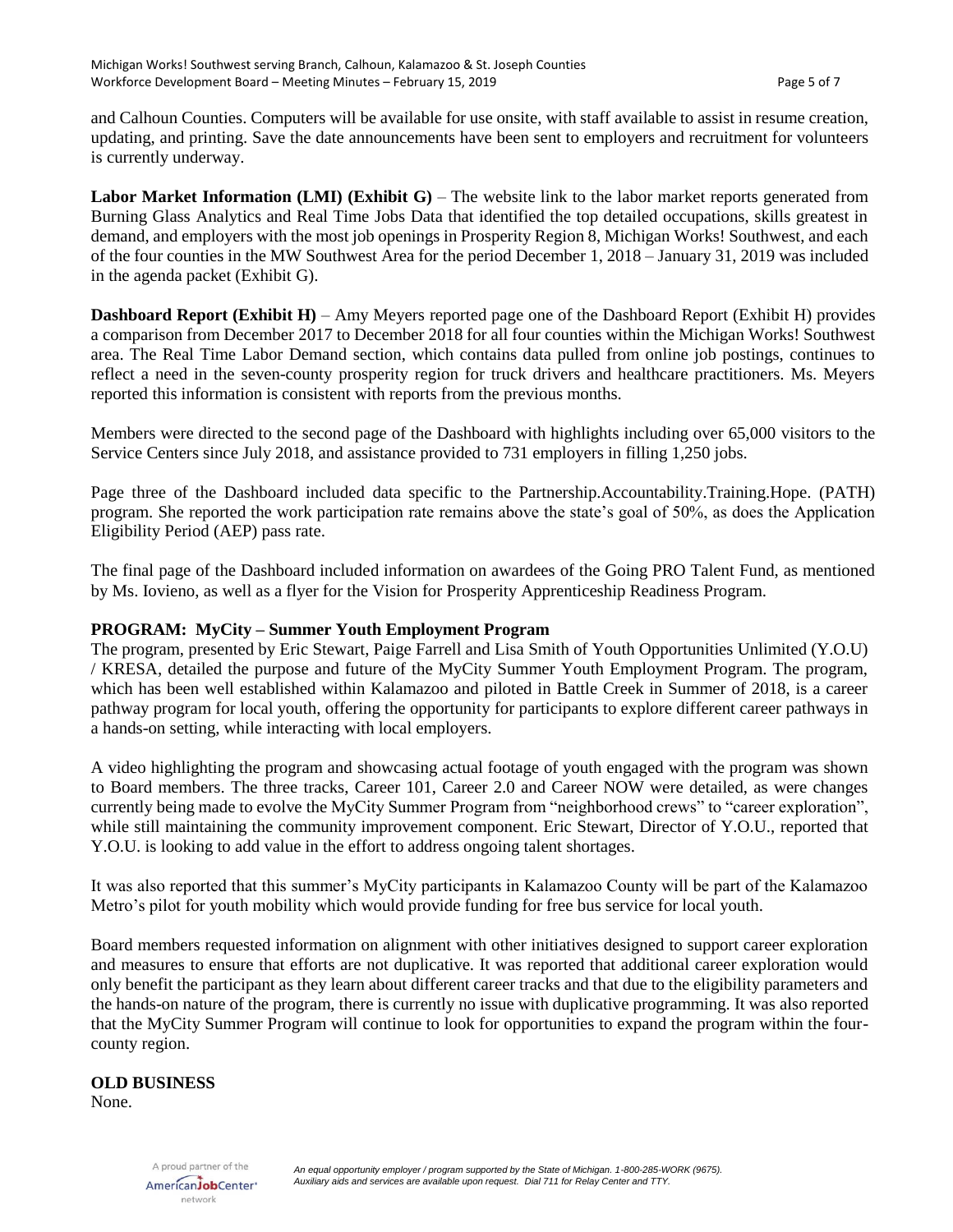#### **CITIZENS' TIME**

None.

#### **MEMBERS' TIME**

Jill Bland reported Apprenticeship 101 Information Sessions are currently taking place, offering an opportunity to teach and expose employers to apprenticeship in a group format. Five more events are scheduled for this year, with approximately 70 employers having already attended a session. A similar event will be taking place on March 14 in partnership with Y.O.U., focusing on how to create a talent pipeline by starting with high school students. Internship 101 sessions are also being scheduled, which provide the opportunity for employers to engage with a panel of representatives from various companies who have found success with internship programs.

Kris Jenkins extended an invite to Board members for the Great Start Collaborative Community Celebration on February 26, 2019 from 5:30 p.m. until 7:30 p.m. Awards will be given at the event to recognize community members who have made a difference in Early Childhood Education. She distributed copies of the invitation at the meeting.

Kathy Olsen reported Anita Schlabach of Glen Oaks Community College received recognition from ACT as a College and Career Readiness Champ for her work with Early Middle College.

David Maurer reported that a redesign for Career Tech Education (CTE) in Kalamazoo is currently being explored. He emphasized the need to provide education providers with more explicit information on projected industry growth and expected skills gaps to assist in determining the direction and programs that should be offered. It is his recommendation that the Workforce Development Board bridge that gap and provide this information, similar to what is provided on the first page of the Dashboard, to Education for Employment (EFE) and CTE programs. It was also suggested that the Predictive Analytics Tool may assist in gathering the information necessary for informed educational programming decisions.

## **UPCOMING MEETINGS**

Future meetings were highlighted.

The next meeting of the **Full Workforce Development Board** is scheduled for Friday, May 10, 2019 from 8:00 – 9:30 a.m. at Branch Area ISD Career Center, 370 Morse St, Coldwater, MI.

The next **Executive Committee** is scheduled for Friday, March 8, 2019 from 8:00 a.m. – 9:30 a.m. at the Upjohn Institute, 300 S. Westnedge Ave, Kalamazoo, Michigan.

The next **Monitoring and Evaluation Committee** is scheduled for Wednesday, February 27, 2019 from 3:30 p.m. – 5:00 p.m. at Youth Opportunities Unlimited, 422 E. South St, Kalamazoo, Michigan.

The next **Disability Awareness Resource Team (DART)** meeting is scheduled for Tuesday, April 9, 2019 from 2:00 - 4:00 p.m. at the Upjohn Institute, 300 S. Westnedge Avenue, Kalamazoo, Michigan.

The next **Career Educational Advisory Council (CEAC)** meeting is scheduled for Monday, March 25, 2019 from 1:00 – 3:00 p.m. at Kalamazoo Regional Educational Service Agency (KRESA), 1819 E. Milham Rd, Kalamazoo, Michigan.

#### **Veterans Committee**

The next VCAT Region 8 quarterly meeting is April 23, 2019 at 10 a.m. at Battle Creek VA; the VCAT Employment Subcommittee meeting is scheduled for February 20, 2019 at 9:00 a.m. at the Upjohn Institute; the VCAT Education Committee is scheduled for February 28, 2019 at 11:00 a.m. at the Upjohn Institute; and the MI Veterans Affairs Agency (MVAA) Employer Event is scheduled for March 6, 2019 from 12:00-3:00 p.m. at Consumers Credit Union's Corporate Office *(Exhibit D2)*.